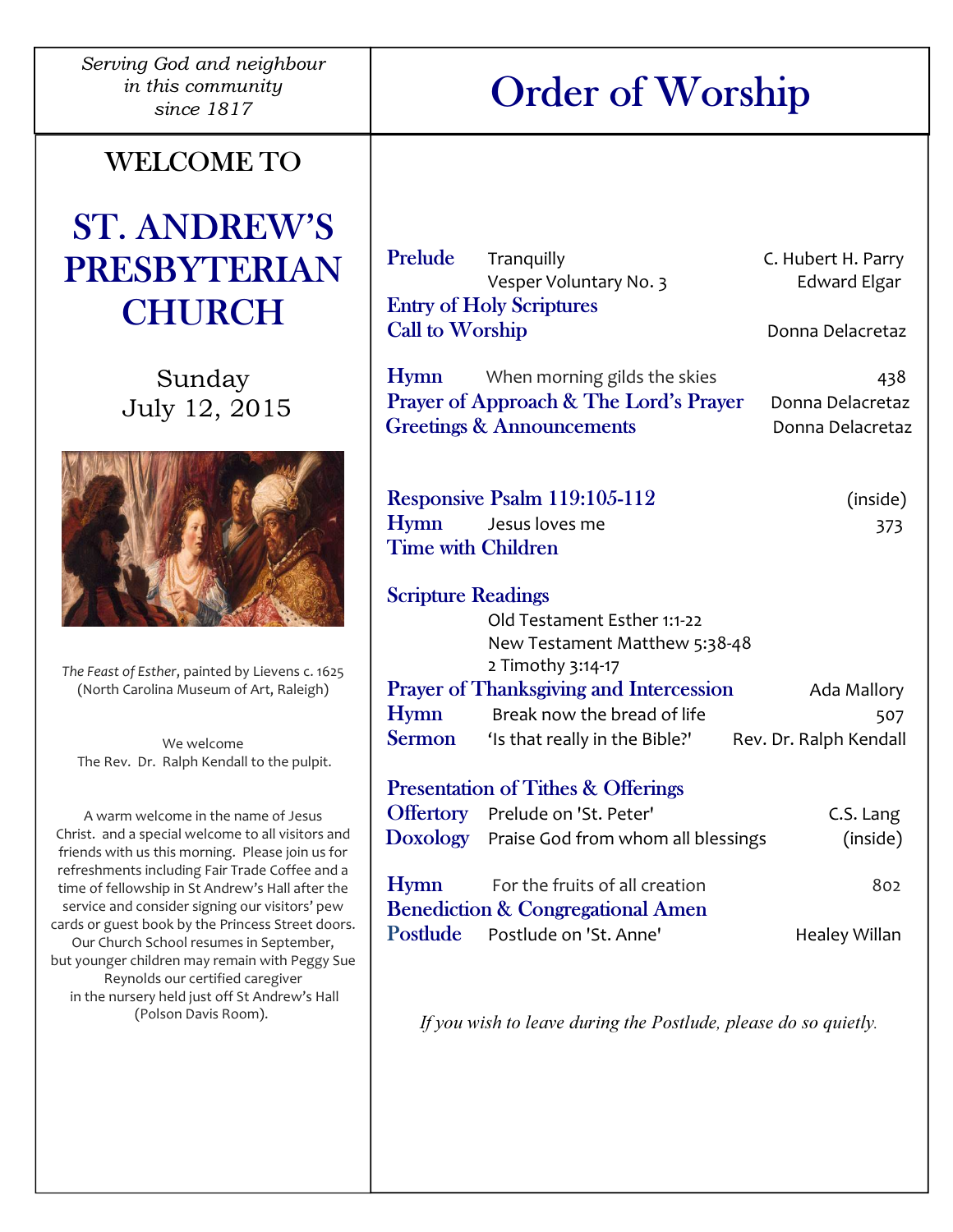#### The Lord's Prayer

Our Father who art in heaven, hallowed be thy name. Thy kingdom come, thy will be done, on earth, as it is in heaven. Give us this day our daily bread, and forgive us our debts, as we forgive our debtors. And lead us not into temptation, but deliver us from evil. For thine is the kingdom, the power, and the glory, forever. Amen

#### Responsive Psalm 119:105-112

Your word is a lamp to my feet and a light to my path. I have sworn an oath and confirmed it, to observe your righteous ordinances. I am severely afflicted; give me life, O Lord, according to your word. Accept my offerings of praise, O Lord, and teach me your ordinances. I hold my life in my hand continually, but I do not forget your law. The wicked have laid a snare for me, but I do not stray from your precepts. Your decrees are my heritage for ever; they are the joy of my heart.

I incline my heart to perform your statutes for ever, to the end.

#### Scripture Readings Esther 1:1-22

This happened in the days of Ahasuerus, the same Ahasuerus who ruled over one hundred and twentyseven provinces from India to Ethiopia. In those days when King Ahasuerus sat on his royal throne in the citadel of Susa, in the third year of his reign, he gave a banquet for all his officials and ministers. The army of Persia and Media and the nobles and governors of the provinces were present, while he displayed the great wealth of his kingdom and the splendour and pomp of his majesty for many days, one hundred and eighty days in all.

When these days were completed, the king gave for all the people present in the citadel of Susa, both great and small, a banquet lasting for seven days, in the court of the garden of the king's palace. There were white cotton curtains and blue hangings tied with cords of fine linen and purple to silver rings and marble pillars. There were couches of gold and silver on a mosaic pavement of porphyry, marble, motherof-pearl, and coloured stones. Drinks were served in golden goblets, goblets of different kinds, and the royal wine was lavished in accordance with the bounty of the king. Drinking was by flagons, without restraint; for the king had given orders to all the officials of his palace to do as each one desired. Furthermore, Queen Vashti gave a banquet for the women in the palace of King Ahasuerus. On the seventh day, when the king was merry with wine, he commanded Mehuman, Biztha, Harbona, Bigtha and Abagtha, Zethar and Carkas, the seven eunuchs who attended him, to bring Queen Vashti before the king, wearing the royal crown, in order to show the peoples and the officials her beauty; for she was fair to behold. But Queen Vashti refused to come at the king's command conveyed by the eunuchs. At this the king was enraged, and his anger burned within him.

Then the king consulted the sages who knew the laws (for this was the king's procedure towards all who were versed in law and custom, and those next to him were Carshena, Shethar, Admatha, Tarshish, Meres, Marsena, and Memucan, the seven officials of Persia and Media, who had access to the king, and sat first in the kingdom): 'According to the law, what is to be done to Queen Vashti because she has not performed the command of King Ahasuerus conveyed by the eunuchs?' Then Memucan said in the presence of the king and the officials, 'Not only has Queen Vashti done wrong to the king, but also to all the officials and all the peoples who are in all the provinces of King Ahasuerus. For this deed of the queen will be made known to all women, causing them to look with contempt on their husbands, since they will say, "King Ahasuerus commanded Queen Vashti to be brought before him, and she did not come." This very day the noble ladies of Persia and Media who have heard of the queen's behaviour will rebel against the king's officials, and there will be no end of contempt and wrath! If it pleases the king, let a royal order go out from him, and let it be written among the laws of the Persians and the Medes so that it may not be altered, that Vashti is never again to come before King Ahasuerus; and let the king give her royal position to another who is better than she. So when the decree made by the king is proclaimed throughout all his kingdom, vast as it is, all women will give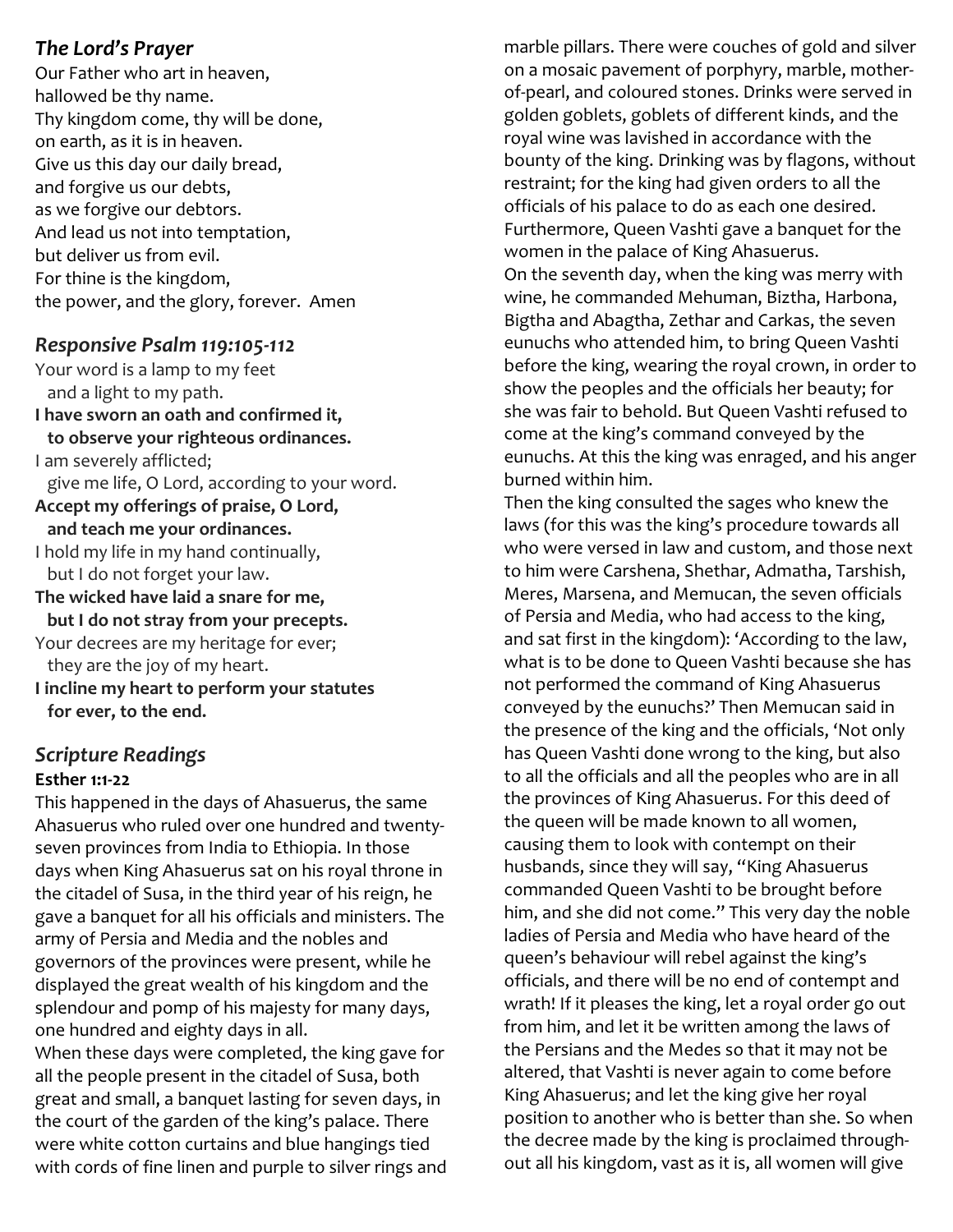honour to their husbands, high and low alike.' This advice pleased the king and the officials, and the king did as Memucan proposed; he sent letters to all the royal provinces, to every province in its own script and to every people in its own language, declaring that every man should be master in his own house.

#### Matthew 5:38-48

'You have heard that it was said, "An eye for an eye and a tooth for a tooth." But I say to you, Do not resist an evildoer. But if anyone strikes you on the right cheek, turn the other also; and if anyone wants to sue you and take your coat, give your cloak as well; and if anyone forces you to go one mile, go also the second mile. Give to everyone who begs from you, and do not refuse anyone who wants to borrow from you.

'You have heard that it was said, "You shall love your neighbour and hate your enemy." But I say to you, Love your enemies and pray for those who persecute you, so that you may be children of your Father in heaven; for he makes his sun rise on the evil and on the good, and sends rain on the righteous and on the unrighteous. For if you love those who love you, what reward do you have? Do not even the tax-collectors do the same? And if you greet only your brothers and sisters, what more are you doing than others? Do not even the Gentiles do the same? Be perfect, therefore, as your heavenly Father is perfect.

#### 2 Timothy 3:14-17

But as for you, continue in what you have learned and firmly believed, knowing from whom you learned it, and how from childhood you have known the sacred writings that are able to instruct you for salvation through faith in Christ Jesus. All scripture is inspired by God and is useful for teaching, for reproof, for correction, and for training in righteousness, so that everyone who belongs to God may be proficient, equipped for every good work.

#### Doxology

Praise God, from whom all blessings flow; Praise God, all creatures here below; Praise God above, ye heavenly host; Praise Father, Son, and Holy Ghost. Amen.

#### Music Notes

Hubert Parry's Tranquilly was originally written for his 'Little Organ Book,' which was never completed. After his death in 1918, his friends (including Thalben-Ball, Stanford, Wood, Darke, and others) assembled a book of organ pieces as a memorial. Parry's composition was placed at the beginning of the collection. Vesper Voluntary No. 3 comes from a collection of eleven short voluntaries, likely sketched while Elgar was organist at St. George's Catholic Church, Worchester. The collection was designed for a two-manual instrument without pedals (with pedal indications, if available) and features his quasi-orchestral style that would be prominent in his Organ Sonata in G Major. Craig Sellar Lang, born in New Zealand, was an organist and teacher in England. The postlude is a short hymn-tune prelude by 'the Dean of Canadian composers,' Healey Willan, who was for many years the organist of St. Mary Magdalene Anglican Church, Toronto. Like Lang, Willan wrote many preludes based on familiar hymn-tunes, as well as major choral and instrumental works.

#### Prayers

I Have Only Today

 My life is an instant, An hour which passes by; My life is a moment Which I have no power to stay. You know, O my God, That to love you here on earth - I have only today.

Thérèse of Lisieux

#### Ushers

Today: Paul Payne, Doug & Kathleen Jones Next week: Bob Hessell, Alberta Saunders, Sandra & James Muth

#### This Morning…

The flowers in the Sanctuary today are given by Helene & Michael Pizzutto in gratitude of summer.

Thank you to all who have brought flowers for the Sunday service from January to June of this year. Following the service the flowers are usually distributed to people who are unable to attend church. Flowers are still needed for some Sundays during the next six months. If you would like to assist